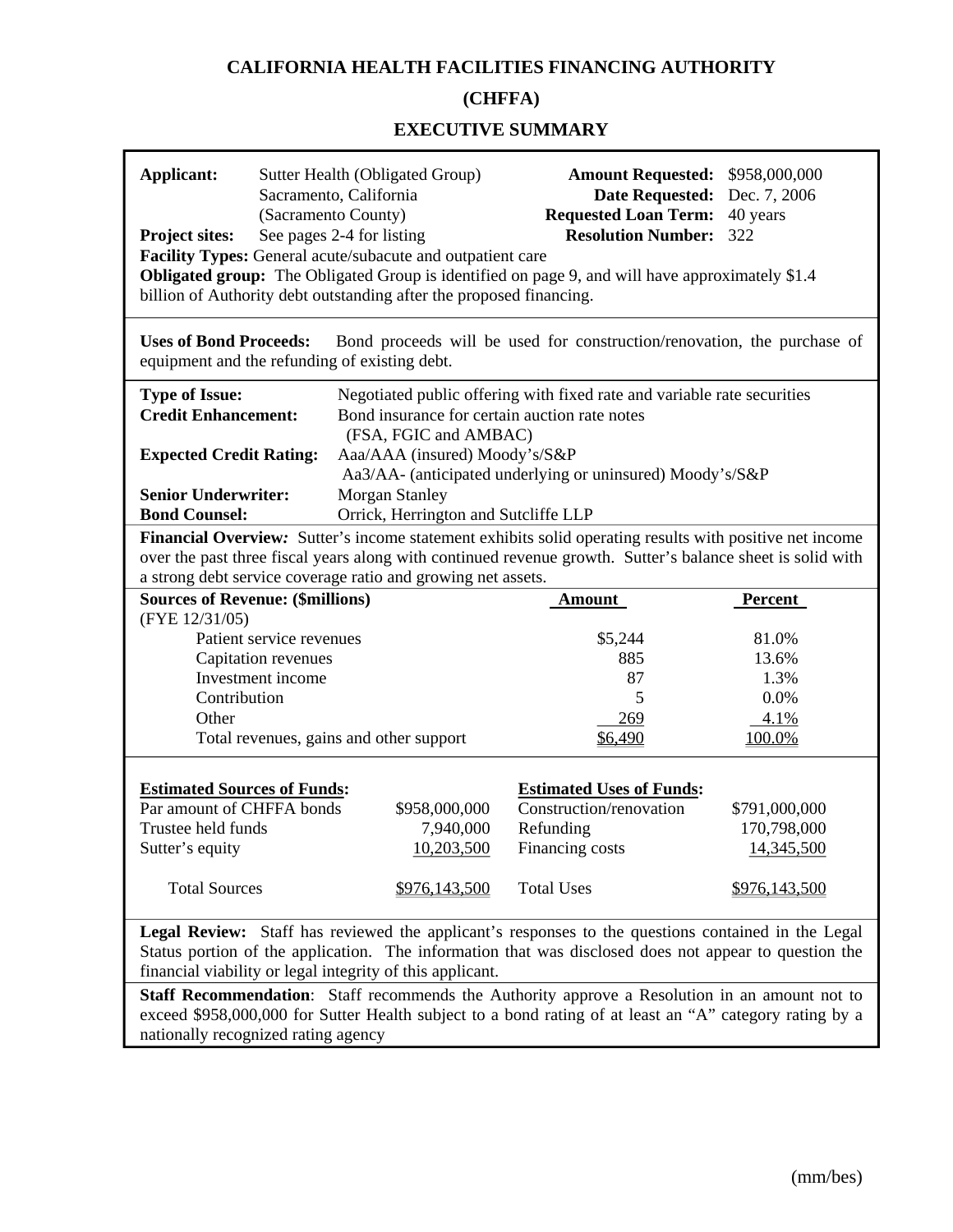#### **STAFF SUMMARY AND RECOMMENDATION**

# **Sutter Health (Obligated Group)**

December 7, 2006 Resolution Number: 322

#### **I. PURPOSE OF FINANCING:**

Sutter seeks to invest approximately \$791 million in projects in Northern California, including a new medical office building, construction of replacement hospitals to meet seismic requirements and expansion of existing facilities. Bond proceeds will be used to construct, renovate and purchase equipment for a variety of facilities in several locations.

In addition, Sutter plans to use approximately \$171 million in bond proceeds to refund long term debt on a current basis. The refunding will be issued as auction rate variable bonds, replacing variable demand bonds containing a put provision as well as certain callable fixed rate bonds.

# **Construction/Renovation ................................................................................ \$791,000,000**

*Mills-Peninsula Health Services....................................................\$508,400,000*  The replacement of Mills-Peninsula Health Services Peninsula Hospital is necessary to comply with SB 1953, which requires hospitals to meet seismic safety requirements. The new 600,000 square foot project will include a 243 bed hospital which will replace Peninsula Hospital, which was built in 1954 & 1960. The parking structure is approximately 75% completed, while the hospital is approximately 30% completed. The project is estimated to cost \$528 million.

*California Pacific Medical Center – Davies .................................\$140,000,000*  The Davies Campus will be seismically retrofitted to meet California state seismic requirements. The project will allow for expansion of the acute rehabilitation program at Davies, renovation of the Central Kitchen, and the addition of new MRI equipment. The project, which is about 25% completed, is estimated to cost \$186 million.

*Sutter Roseville Medical Center ......................................................\$69,100,000*  Sutter Roseville Medical Center will expand its neonatal intensive care capability with a single story addition to the existing acute care hospital. The 9,500 square foot building is approximately 25% completed. The project is expected to be in service by May 2008 and is estimated to cost \$10.5 million.

The Acute Rehab and Vent programs will be housed in an approximately 107,000 square foot facility, at a total estimated cost of \$58.6 million. The Acute Rehab unit will focus on brain and spinal cord injury, stroke and neurology conditions, and orthopedic trauma. The first floor of the new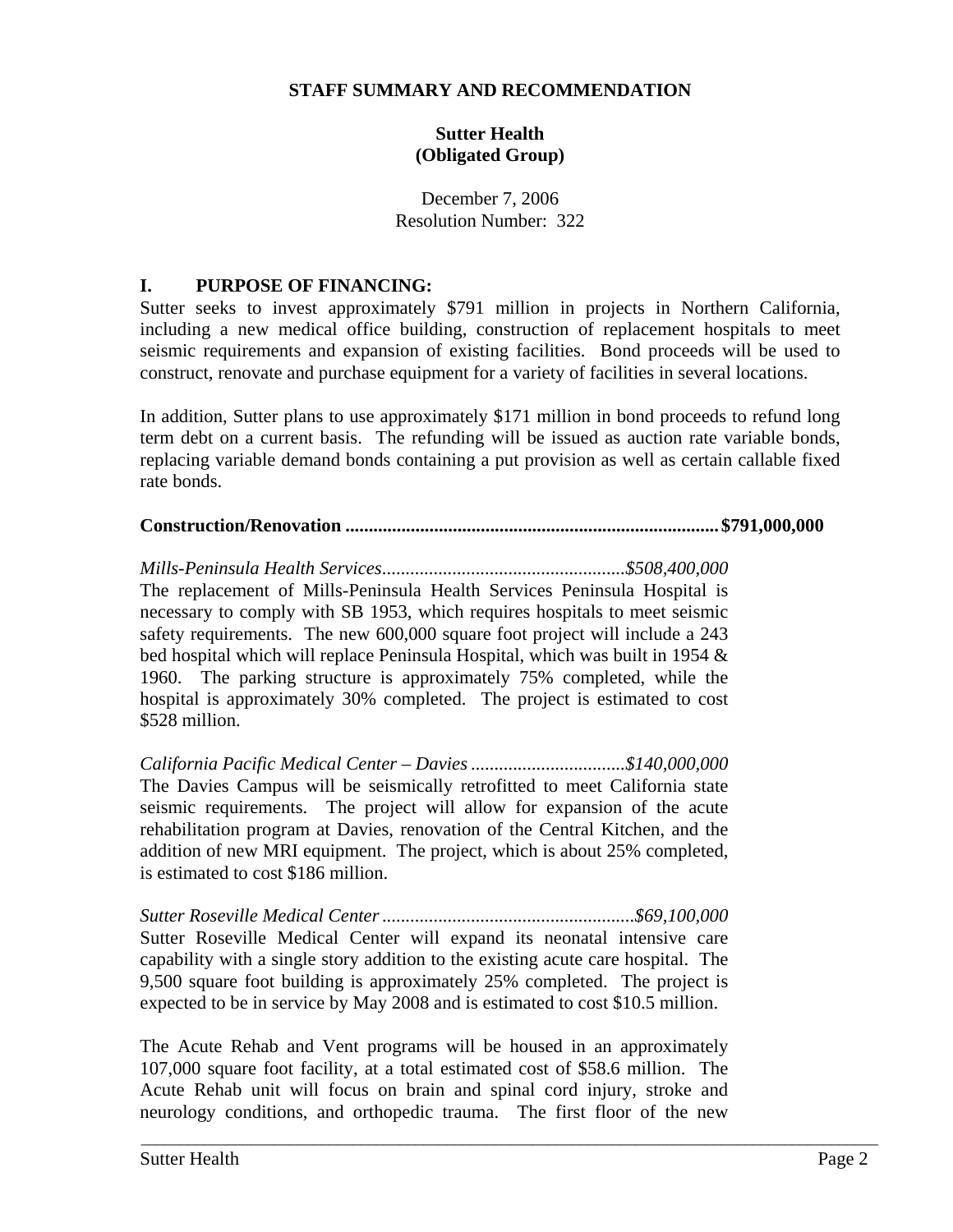building will house 56 private Acute Rehab beds while the second floor will house a 30 private bed Vent unit. The project is approximately 25% completed, with full completion expected by November 2008.

*Memorial Hospitals Association......................................................\$20,000,000*  The master plan is to expand the capacity of Memorial Medical Center to accommodate population growth. The expansion includes additional ED, OB, and NICU beds, and expanded surgery department capacity. Sutter will require \$20 million to complete the project bringing the overall cost estimated at over \$170 million. The anticipated completion date is March 2008.

*Sutter Amador Hospital ...................................................................\$18,200,000*  This project will enable Sutter Amador, the sole community provider in Jackson, to address current and future needs. The first floor will offer a comprehensive Imaging Center, a laboratory, a diabetes clinic, a community conference center, and hospital support functions. The second floor will include a Women's Health Center, an endoscopy suite, an infusion center, as well as administrative services. The 47,375 square foot building, at a total cost of approximately \$22.7 million, is expected to be completed in December 2006.

*Sutter Gould Medical Foundation .....................................................35,300,000*  Sutter Gould Medical Foundation is nearing completion on a 39,000 square foot clinic to house physicians. Bringing ancillary services in-house will allow physicians to provide more convenient, full-service care to patients, and reduce the need for Stockton residents to travel to Modesto or elsewhere. The project, is approximately 25% completed, and is expected to be completed by April 2007. The total cost of the project is expected to be approximately \$39.3 million.

# **Refunding.......................................................................................................... 170,798,000**

*CSCDA Series 1995 Variable Rate Certificates ..............................\$40,500,000*  The CSCDA Series 1995 Variable Rate Certificates were used to construct a 315,000 square foot replacement facility for Roseville Community Hospital (Roseville) and to construct a 65,000 square foot 30 bed short stay facility at Sutter Maternity and Surgery Center of Santa Cruz (Santa Cruz).

*CHFFA Sutter/CHS Series 1996A/1996B Bonds.............................\$58,355,000*  CHFFA Sutter/CHS Series 1996A Bonds were used to refund the Pacific Presbyterian Medical Center and Children's Hospital of San Francisco Bonds. CHFFA Sutter/CHS Series 1996B Bonds were used to refund Sutter Lakeside Hospital bonds.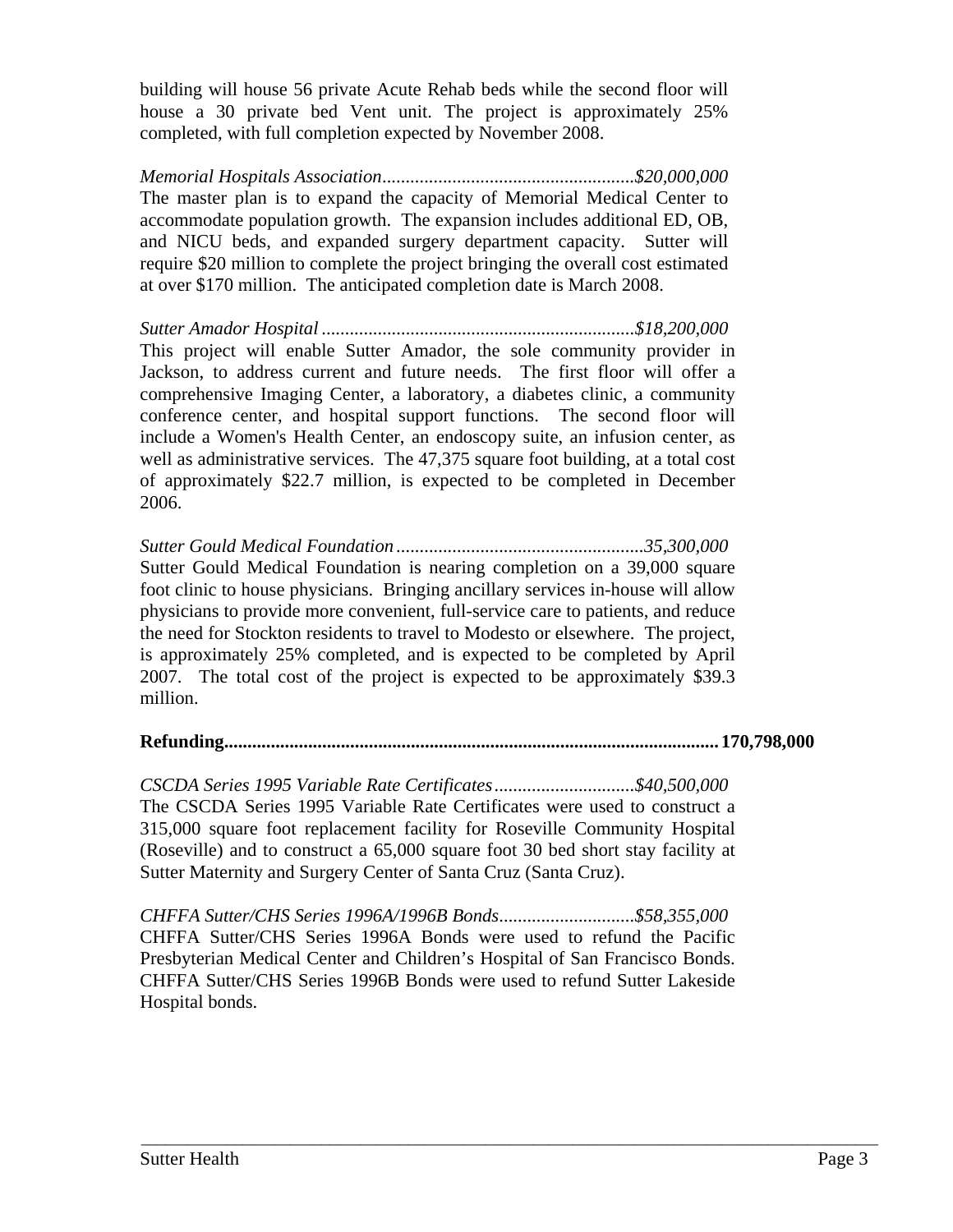*CHFFA Summit Medical Center Series 1996A Bonds ...................\$40,560,000*  CHFFA Summit Medical Center Series 1996A Bonds were used to refund Series 1985A Bonds, 1989A Bonds, 1989B Bonds which were used to fund construction, equipment acquisition, refinance a promissory note and finance acquisition of certain capital equipment.

*CHFFA Series 1991A and 1991B Bonds .........................................\$31,383,000*  Sutter seeks to prepay a loan due to mature on July 1, 2007 funded from this Revolving Pooled Loan bond issue which was used for construction of capital projects at Sutter General Hospital (Sacramento).

**Financing Costs .....................................................................................................14,345,500** 

# **Structure of Financing:**

- Negotiated public offering, fixed rates and variable rates
- Credit enhancement: Bond insurance for certain auction rate notes (FSA, FGIC and AMBAC)
- Expected Credit Rating:. Aaa/AAA (insured) Moody's/S&P Aa3/AA- (anticipated underlying or uninsured) Moody's/S&P
- General obligation of Obligated Group Members
- Joint and several obligation of the Sutter Health Obligated Group (see Page 9 for a listing of Obligated Group).
- Debt service coverage (DSC) of 1.10x as described in the Master Indenture dated August 1, 1985.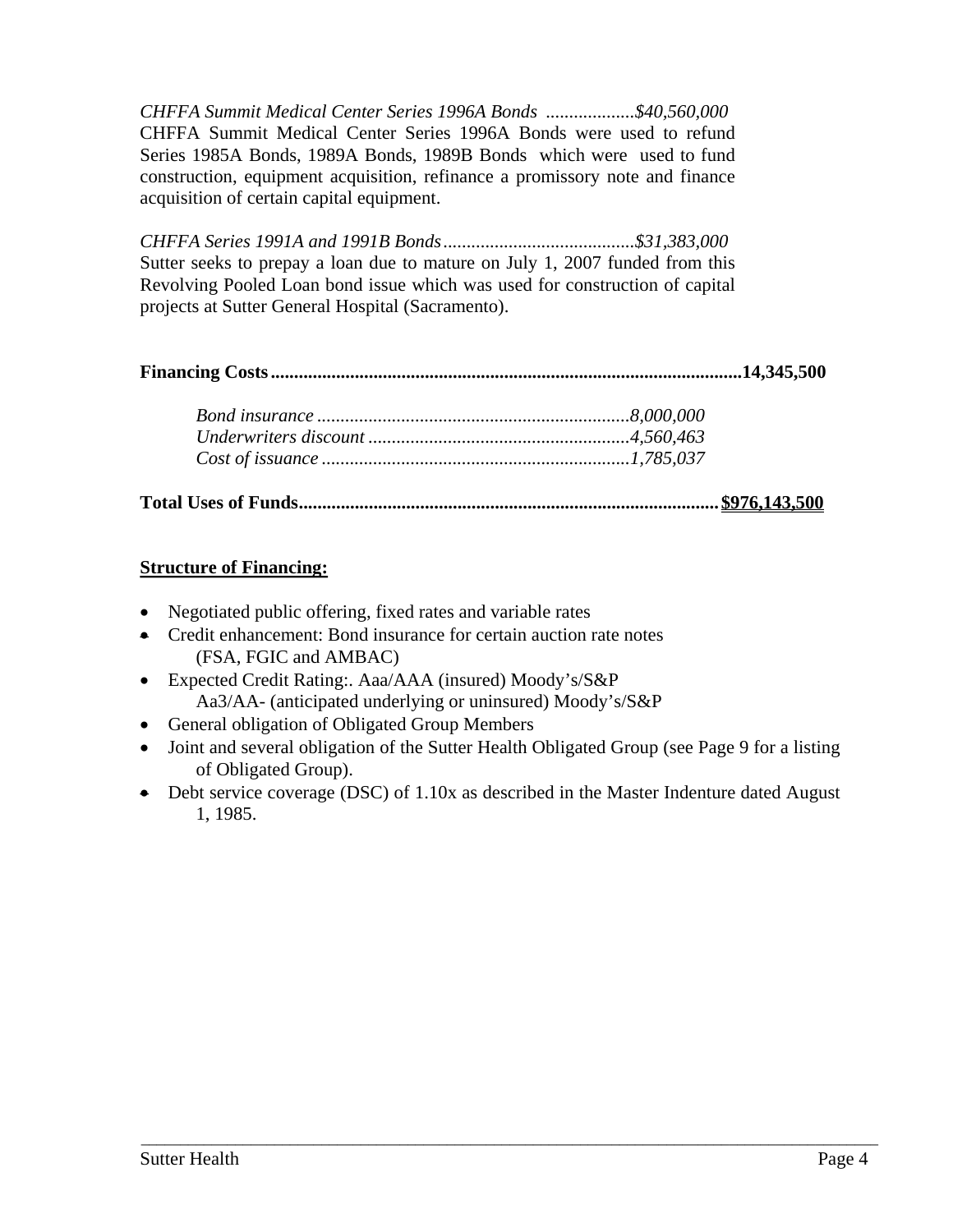# **II. FINANCIAL STATEMENTS AND ANALYSIS:**

#### **SUTTER HEALTH OBLIGATED GROUP Combined Statements of Operations (millions)**

|                                                          | June 30,<br>2006 |    | 2005   | December 31,<br>2004 | 2003 |                |
|----------------------------------------------------------|------------------|----|--------|----------------------|------|----------------|
|                                                          | (Unaudited)      |    |        |                      |      |                |
| Unrestricted revenues, gains and other support:          |                  |    |        |                      |      |                |
| Patient service revenues                                 | \$<br>2,797      | \$ | 5,244  | \$4,888              | \$   | 4,435          |
| Capitation revenues                                      | 480              |    | 885    | 868                  |      | 793            |
| Investment income                                        | 61               |    | 87     | 91                   |      | 63             |
| Contributions                                            | 1                |    | 5      | 3                    |      |                |
| Other                                                    | 122              |    | 269    | 267                  |      | 244            |
| Total revenues, gains and other support                  | 3,461            |    | 6,490  | 6,117                |      | 5,535          |
| <b>Expenses:</b>                                         |                  |    |        |                      |      |                |
| Salaries and employee benefits                           | 1,461            |    | 2,782  | 2,564                |      | 2,286          |
| Purchased services                                       | 651              |    | 1,243  | 1,180                |      | 1,046          |
| Supplies                                                 | 395              |    | 752    | 696                  |      | 622            |
| Depreciation and amortization                            | 159              |    | 301    | 266                  |      | 245            |
| Capitated purchased services                             | 136              |    | 259    | 260                  |      | 256            |
| Provision for bad debts                                  | 115              |    | 248    | 245                  |      | 229            |
| Rentals and leases                                       | 44               |    | 83     | 77                   |      | 73             |
| Interest                                                 | 28               |    | 53     | 52                   |      | 58             |
| Insurance                                                | 18               |    | 50     | 74                   |      | 69             |
| Other                                                    | 111              |    | 253    | 249                  |      | 188            |
| Total operating expenses                                 | 3,118            |    | 6,024  | 5,663                |      | 5,072          |
| Income                                                   | 343              |    | 466    | 454                  |      | 463            |
| Unrestricted net assets:                                 |                  |    |        |                      |      |                |
| Change in net unrealized gains and loss on investments   | 343              |    | (18)   | 1                    |      | 82             |
| Net assets released from restrictions                    |                  |    |        |                      |      |                |
| used for equipment acquisition                           | (9)              |    | 7      | 8                    |      | 8              |
| Donated long-lived assets                                | 3                |    | 9      | 11                   |      | $\overline{4}$ |
| Equity transfers between related entities                | 3                |    | (55)   | (76)                 |      | (41)           |
| Cumultative effect of change in accounting principle     | (22)             |    | (64)   |                      |      |                |
| Change in additional minimum pension liability           |                  |    |        |                      |      | 41             |
| Other                                                    | (2)              |    | $\tau$ | $\overline{7}$       |      | $\overline{4}$ |
| Total unrestricted net assets                            | 316              |    | (114)  | (49)                 |      | 98             |
| Increase in unrestricted net assets                      | 659              |    | 352    | 405                  |      | 561            |
|                                                          |                  |    |        |                      |      |                |
| Decrease in temporarily restricted net assets            | (2)              |    | (4)    | (2)                  |      | (6)            |
| Increase/(decrease) in permanently restricted net assets | (1)              |    |        | 1                    |      | 1              |
| Increase in net assets                                   | 656              |    | 348    | 404                  |      | 556            |
| Net assets, beginning of year                            | 2,960            |    | 2,612  | 2,208                |      | 1,652          |
| Net assets, end of year                                  | 3,616            | \$ | 2,960  | \$2,612              | \$   | 2,208          |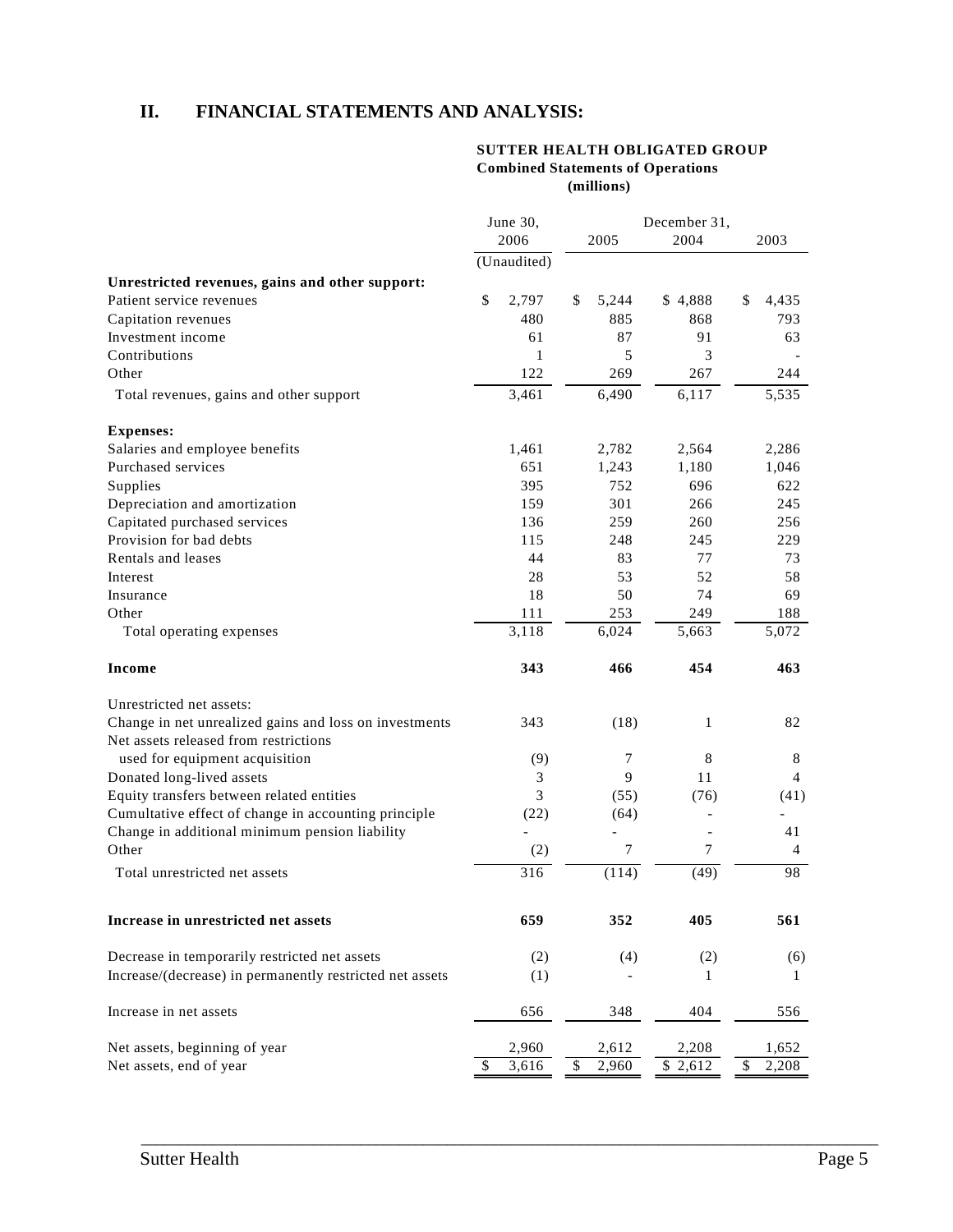#### **SUTTER HEALTH OBLIGATED GROUP Combined Balance Sheets**

**(millions)** 

| 2006<br>2005<br>2004<br>2003<br>(Unaudited)<br>Assets<br>Current assets:<br>\$<br>\$<br>\$<br>\$<br>Cash and cash equivalents<br>147<br>186<br>64<br>44<br>608<br>674<br>Short-term investments<br>766<br>639<br>857<br>809<br>731<br>747<br>Patient accounts receivable, net<br>99<br>Other receivables<br>88<br>77<br>70<br>72<br>65<br>Inventories<br>71<br>56<br>157<br>188<br>136<br>145<br>Other current assets<br>2,098<br>Total current assets<br>1,950<br>1,747<br>1,701<br>Non-current investments<br>915<br>989<br>921<br>740<br>2,895<br>2,695<br>2,296<br>1,947<br>Property, plant and equipment, net<br>Other assets<br>166<br>112<br>159<br>166<br><b>Total</b> assets<br>\$5,130<br>\$5,800<br>\$4,500<br>\$<br>6,067<br>Liabilities and net assets<br>Current liabilities:<br>\$<br>\$<br>\$<br>\$<br>Current maturities of long-term obligations<br>23<br>23<br>24<br>26<br>Accounts payable and accrued expenses<br>762<br>797<br>710<br>706<br>Current portion of estimated third-party settlements<br>$\overline{7}$<br>15<br>6<br>1<br>792<br>826<br>735<br>747<br>Total current liabilities<br>Non-current liabilities:<br>Long-term obligations, less current maturities<br>1,590<br>1,609<br>1,449<br>1,332<br>Other<br>405<br>334<br>213<br>412<br>Net assets:<br>Unrestricted<br>3,197<br>2,881<br>2,529<br>2,124<br>67<br>Temporarily restricted<br>69<br>73<br>75<br>9<br>Permanently restricted<br>10<br>10<br>9<br>\$5,130<br>Total liabilities and net assets<br>\$<br>6,067<br>\$5,800<br>\$4,500<br><b>Financial Ratios:</b><br>Proforma <sup>(a)</sup><br>Debt Service Coverage (x)<br>5.23<br>9.29<br>9.51<br>10.29<br>0.72<br>Debt/Unrestricted Net Assets (x)<br>0.57<br>0.58<br>0.64<br>7.18<br>Margin (%)<br>7.42<br>8.36<br>Current Ratio (x)<br>2.61<br>2.06<br>2.38 | June 30, |  |  |  | December 31, |  |  |  |
|----------------------------------------------------------------------------------------------------------------------------------------------------------------------------------------------------------------------------------------------------------------------------------------------------------------------------------------------------------------------------------------------------------------------------------------------------------------------------------------------------------------------------------------------------------------------------------------------------------------------------------------------------------------------------------------------------------------------------------------------------------------------------------------------------------------------------------------------------------------------------------------------------------------------------------------------------------------------------------------------------------------------------------------------------------------------------------------------------------------------------------------------------------------------------------------------------------------------------------------------------------------------------------------------------------------------------------------------------------------------------------------------------------------------------------------------------------------------------------------------------------------------------------------------------------------------------------------------------------------------------------------------------------------------------------------------------------------------------------------------------------------------------------------------------------------|----------|--|--|--|--------------|--|--|--|
|                                                                                                                                                                                                                                                                                                                                                                                                                                                                                                                                                                                                                                                                                                                                                                                                                                                                                                                                                                                                                                                                                                                                                                                                                                                                                                                                                                                                                                                                                                                                                                                                                                                                                                                                                                                                                |          |  |  |  |              |  |  |  |
|                                                                                                                                                                                                                                                                                                                                                                                                                                                                                                                                                                                                                                                                                                                                                                                                                                                                                                                                                                                                                                                                                                                                                                                                                                                                                                                                                                                                                                                                                                                                                                                                                                                                                                                                                                                                                |          |  |  |  |              |  |  |  |
|                                                                                                                                                                                                                                                                                                                                                                                                                                                                                                                                                                                                                                                                                                                                                                                                                                                                                                                                                                                                                                                                                                                                                                                                                                                                                                                                                                                                                                                                                                                                                                                                                                                                                                                                                                                                                |          |  |  |  |              |  |  |  |
|                                                                                                                                                                                                                                                                                                                                                                                                                                                                                                                                                                                                                                                                                                                                                                                                                                                                                                                                                                                                                                                                                                                                                                                                                                                                                                                                                                                                                                                                                                                                                                                                                                                                                                                                                                                                                |          |  |  |  |              |  |  |  |
|                                                                                                                                                                                                                                                                                                                                                                                                                                                                                                                                                                                                                                                                                                                                                                                                                                                                                                                                                                                                                                                                                                                                                                                                                                                                                                                                                                                                                                                                                                                                                                                                                                                                                                                                                                                                                |          |  |  |  |              |  |  |  |
|                                                                                                                                                                                                                                                                                                                                                                                                                                                                                                                                                                                                                                                                                                                                                                                                                                                                                                                                                                                                                                                                                                                                                                                                                                                                                                                                                                                                                                                                                                                                                                                                                                                                                                                                                                                                                |          |  |  |  |              |  |  |  |
|                                                                                                                                                                                                                                                                                                                                                                                                                                                                                                                                                                                                                                                                                                                                                                                                                                                                                                                                                                                                                                                                                                                                                                                                                                                                                                                                                                                                                                                                                                                                                                                                                                                                                                                                                                                                                |          |  |  |  |              |  |  |  |
|                                                                                                                                                                                                                                                                                                                                                                                                                                                                                                                                                                                                                                                                                                                                                                                                                                                                                                                                                                                                                                                                                                                                                                                                                                                                                                                                                                                                                                                                                                                                                                                                                                                                                                                                                                                                                |          |  |  |  |              |  |  |  |
|                                                                                                                                                                                                                                                                                                                                                                                                                                                                                                                                                                                                                                                                                                                                                                                                                                                                                                                                                                                                                                                                                                                                                                                                                                                                                                                                                                                                                                                                                                                                                                                                                                                                                                                                                                                                                |          |  |  |  |              |  |  |  |
|                                                                                                                                                                                                                                                                                                                                                                                                                                                                                                                                                                                                                                                                                                                                                                                                                                                                                                                                                                                                                                                                                                                                                                                                                                                                                                                                                                                                                                                                                                                                                                                                                                                                                                                                                                                                                |          |  |  |  |              |  |  |  |
|                                                                                                                                                                                                                                                                                                                                                                                                                                                                                                                                                                                                                                                                                                                                                                                                                                                                                                                                                                                                                                                                                                                                                                                                                                                                                                                                                                                                                                                                                                                                                                                                                                                                                                                                                                                                                |          |  |  |  |              |  |  |  |
|                                                                                                                                                                                                                                                                                                                                                                                                                                                                                                                                                                                                                                                                                                                                                                                                                                                                                                                                                                                                                                                                                                                                                                                                                                                                                                                                                                                                                                                                                                                                                                                                                                                                                                                                                                                                                |          |  |  |  |              |  |  |  |
|                                                                                                                                                                                                                                                                                                                                                                                                                                                                                                                                                                                                                                                                                                                                                                                                                                                                                                                                                                                                                                                                                                                                                                                                                                                                                                                                                                                                                                                                                                                                                                                                                                                                                                                                                                                                                |          |  |  |  |              |  |  |  |
|                                                                                                                                                                                                                                                                                                                                                                                                                                                                                                                                                                                                                                                                                                                                                                                                                                                                                                                                                                                                                                                                                                                                                                                                                                                                                                                                                                                                                                                                                                                                                                                                                                                                                                                                                                                                                |          |  |  |  |              |  |  |  |
|                                                                                                                                                                                                                                                                                                                                                                                                                                                                                                                                                                                                                                                                                                                                                                                                                                                                                                                                                                                                                                                                                                                                                                                                                                                                                                                                                                                                                                                                                                                                                                                                                                                                                                                                                                                                                |          |  |  |  |              |  |  |  |
|                                                                                                                                                                                                                                                                                                                                                                                                                                                                                                                                                                                                                                                                                                                                                                                                                                                                                                                                                                                                                                                                                                                                                                                                                                                                                                                                                                                                                                                                                                                                                                                                                                                                                                                                                                                                                |          |  |  |  |              |  |  |  |
|                                                                                                                                                                                                                                                                                                                                                                                                                                                                                                                                                                                                                                                                                                                                                                                                                                                                                                                                                                                                                                                                                                                                                                                                                                                                                                                                                                                                                                                                                                                                                                                                                                                                                                                                                                                                                |          |  |  |  |              |  |  |  |
|                                                                                                                                                                                                                                                                                                                                                                                                                                                                                                                                                                                                                                                                                                                                                                                                                                                                                                                                                                                                                                                                                                                                                                                                                                                                                                                                                                                                                                                                                                                                                                                                                                                                                                                                                                                                                |          |  |  |  |              |  |  |  |
|                                                                                                                                                                                                                                                                                                                                                                                                                                                                                                                                                                                                                                                                                                                                                                                                                                                                                                                                                                                                                                                                                                                                                                                                                                                                                                                                                                                                                                                                                                                                                                                                                                                                                                                                                                                                                |          |  |  |  |              |  |  |  |
|                                                                                                                                                                                                                                                                                                                                                                                                                                                                                                                                                                                                                                                                                                                                                                                                                                                                                                                                                                                                                                                                                                                                                                                                                                                                                                                                                                                                                                                                                                                                                                                                                                                                                                                                                                                                                |          |  |  |  |              |  |  |  |
|                                                                                                                                                                                                                                                                                                                                                                                                                                                                                                                                                                                                                                                                                                                                                                                                                                                                                                                                                                                                                                                                                                                                                                                                                                                                                                                                                                                                                                                                                                                                                                                                                                                                                                                                                                                                                |          |  |  |  |              |  |  |  |
|                                                                                                                                                                                                                                                                                                                                                                                                                                                                                                                                                                                                                                                                                                                                                                                                                                                                                                                                                                                                                                                                                                                                                                                                                                                                                                                                                                                                                                                                                                                                                                                                                                                                                                                                                                                                                |          |  |  |  |              |  |  |  |
|                                                                                                                                                                                                                                                                                                                                                                                                                                                                                                                                                                                                                                                                                                                                                                                                                                                                                                                                                                                                                                                                                                                                                                                                                                                                                                                                                                                                                                                                                                                                                                                                                                                                                                                                                                                                                |          |  |  |  |              |  |  |  |
|                                                                                                                                                                                                                                                                                                                                                                                                                                                                                                                                                                                                                                                                                                                                                                                                                                                                                                                                                                                                                                                                                                                                                                                                                                                                                                                                                                                                                                                                                                                                                                                                                                                                                                                                                                                                                |          |  |  |  |              |  |  |  |
|                                                                                                                                                                                                                                                                                                                                                                                                                                                                                                                                                                                                                                                                                                                                                                                                                                                                                                                                                                                                                                                                                                                                                                                                                                                                                                                                                                                                                                                                                                                                                                                                                                                                                                                                                                                                                |          |  |  |  |              |  |  |  |
|                                                                                                                                                                                                                                                                                                                                                                                                                                                                                                                                                                                                                                                                                                                                                                                                                                                                                                                                                                                                                                                                                                                                                                                                                                                                                                                                                                                                                                                                                                                                                                                                                                                                                                                                                                                                                |          |  |  |  |              |  |  |  |
|                                                                                                                                                                                                                                                                                                                                                                                                                                                                                                                                                                                                                                                                                                                                                                                                                                                                                                                                                                                                                                                                                                                                                                                                                                                                                                                                                                                                                                                                                                                                                                                                                                                                                                                                                                                                                |          |  |  |  |              |  |  |  |
|                                                                                                                                                                                                                                                                                                                                                                                                                                                                                                                                                                                                                                                                                                                                                                                                                                                                                                                                                                                                                                                                                                                                                                                                                                                                                                                                                                                                                                                                                                                                                                                                                                                                                                                                                                                                                |          |  |  |  |              |  |  |  |
|                                                                                                                                                                                                                                                                                                                                                                                                                                                                                                                                                                                                                                                                                                                                                                                                                                                                                                                                                                                                                                                                                                                                                                                                                                                                                                                                                                                                                                                                                                                                                                                                                                                                                                                                                                                                                |          |  |  |  |              |  |  |  |
|                                                                                                                                                                                                                                                                                                                                                                                                                                                                                                                                                                                                                                                                                                                                                                                                                                                                                                                                                                                                                                                                                                                                                                                                                                                                                                                                                                                                                                                                                                                                                                                                                                                                                                                                                                                                                |          |  |  |  |              |  |  |  |
|                                                                                                                                                                                                                                                                                                                                                                                                                                                                                                                                                                                                                                                                                                                                                                                                                                                                                                                                                                                                                                                                                                                                                                                                                                                                                                                                                                                                                                                                                                                                                                                                                                                                                                                                                                                                                |          |  |  |  |              |  |  |  |
|                                                                                                                                                                                                                                                                                                                                                                                                                                                                                                                                                                                                                                                                                                                                                                                                                                                                                                                                                                                                                                                                                                                                                                                                                                                                                                                                                                                                                                                                                                                                                                                                                                                                                                                                                                                                                |          |  |  |  |              |  |  |  |
|                                                                                                                                                                                                                                                                                                                                                                                                                                                                                                                                                                                                                                                                                                                                                                                                                                                                                                                                                                                                                                                                                                                                                                                                                                                                                                                                                                                                                                                                                                                                                                                                                                                                                                                                                                                                                |          |  |  |  |              |  |  |  |
|                                                                                                                                                                                                                                                                                                                                                                                                                                                                                                                                                                                                                                                                                                                                                                                                                                                                                                                                                                                                                                                                                                                                                                                                                                                                                                                                                                                                                                                                                                                                                                                                                                                                                                                                                                                                                |          |  |  |  |              |  |  |  |
|                                                                                                                                                                                                                                                                                                                                                                                                                                                                                                                                                                                                                                                                                                                                                                                                                                                                                                                                                                                                                                                                                                                                                                                                                                                                                                                                                                                                                                                                                                                                                                                                                                                                                                                                                                                                                |          |  |  |  |              |  |  |  |

 $^{(a)}$  Recalculates December 31, 2005 results to include the impact of this proposed financing.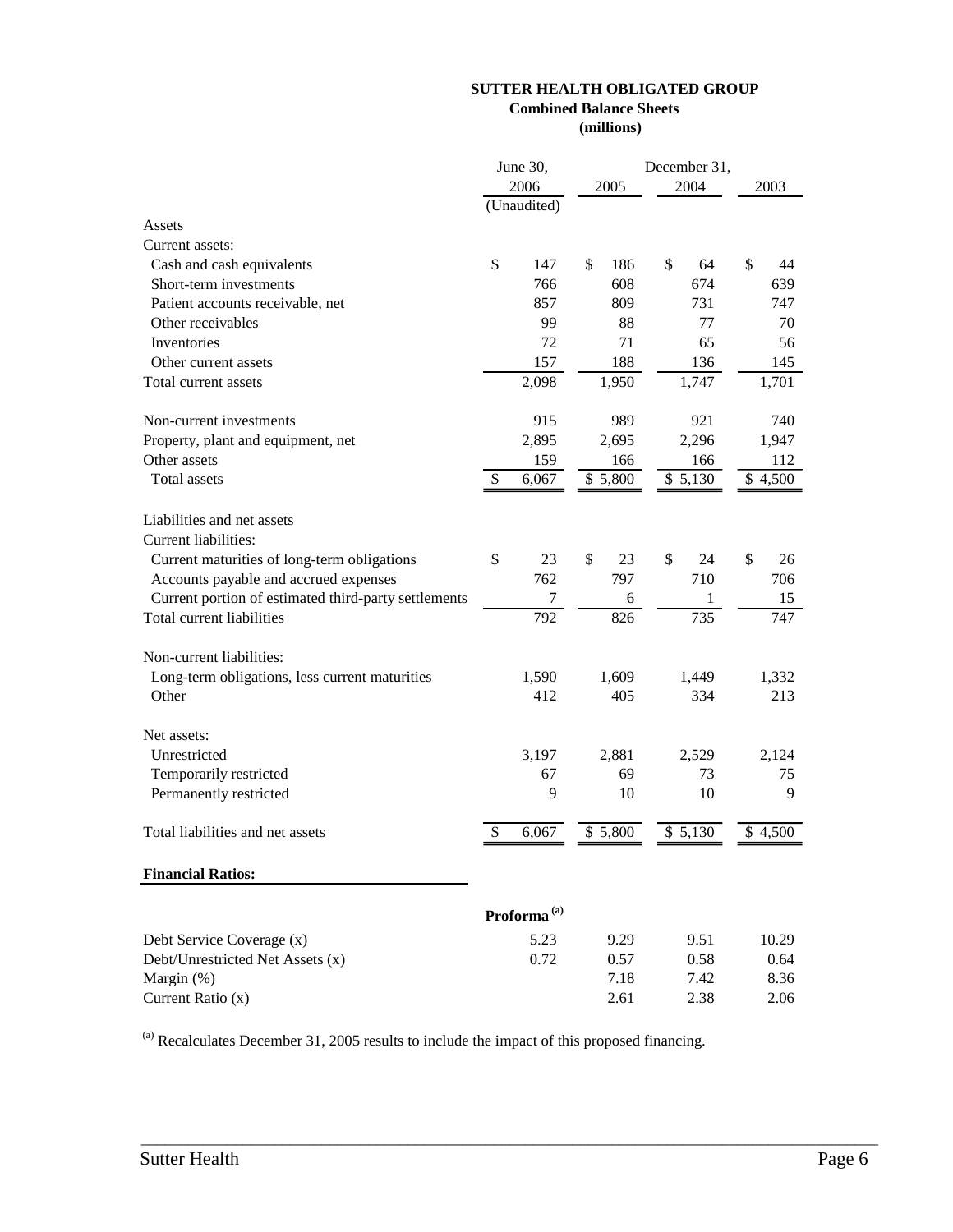### **Financial Discussion:**

### **Sutter's income statement exhibits solid operating results with positive net income over the past three fiscal years along with continued revenue growth.**

Sutter's income statement exhibits solid profitability over our review period with operating income remaining steady from \$463 million in fiscal year 2003 to \$466 million in fiscal year 2005. In addition, Sutter has shown strong margins of 8.36%, 7.42%, and 7.18% for fiscal years 2003, 2004 and 2005 respectively. Sutter's revenues consist primarily of net patient service revenue accounting for approximately 81% of total revenues in fiscal year ending 2005. Total revenue increased from \$5.5 billion in fiscal year 2003 to \$6.4 billion in fiscal year 2005, an increase of 17%. This increase came as a result of favorable change in commercial payer mix. According to management, a decline in capitated lives and an increase in PPO-covered patients have yielded higher reimbursement. Sutter continues to keep total expenses in line with revenues, increasing from \$5.1 billion in fiscal year 2003 to \$6.0 billion in fiscal year 2005, an increase of 20%. Interim figures indicate that these strong results continue through June 30, 2006.

### **Sutter's balance sheet is solid with a strong debt service coverage ratio and growing net assets.**

Sutter's current balance sheet is solid as cash and cash equivalents increased from \$44 million in fiscal year 2003 to \$186 million in fiscal year 2005. Net property, plant and equipment increased by 38% (from \$1.9 billion in fiscal year 2003 to \$2.7 billion in fiscal year 2005) reflecting a substantial investment in technology and hospital renovations. A proforma debt service coverage ratio of 5.23x indicates that Sutter can manage the additional debt.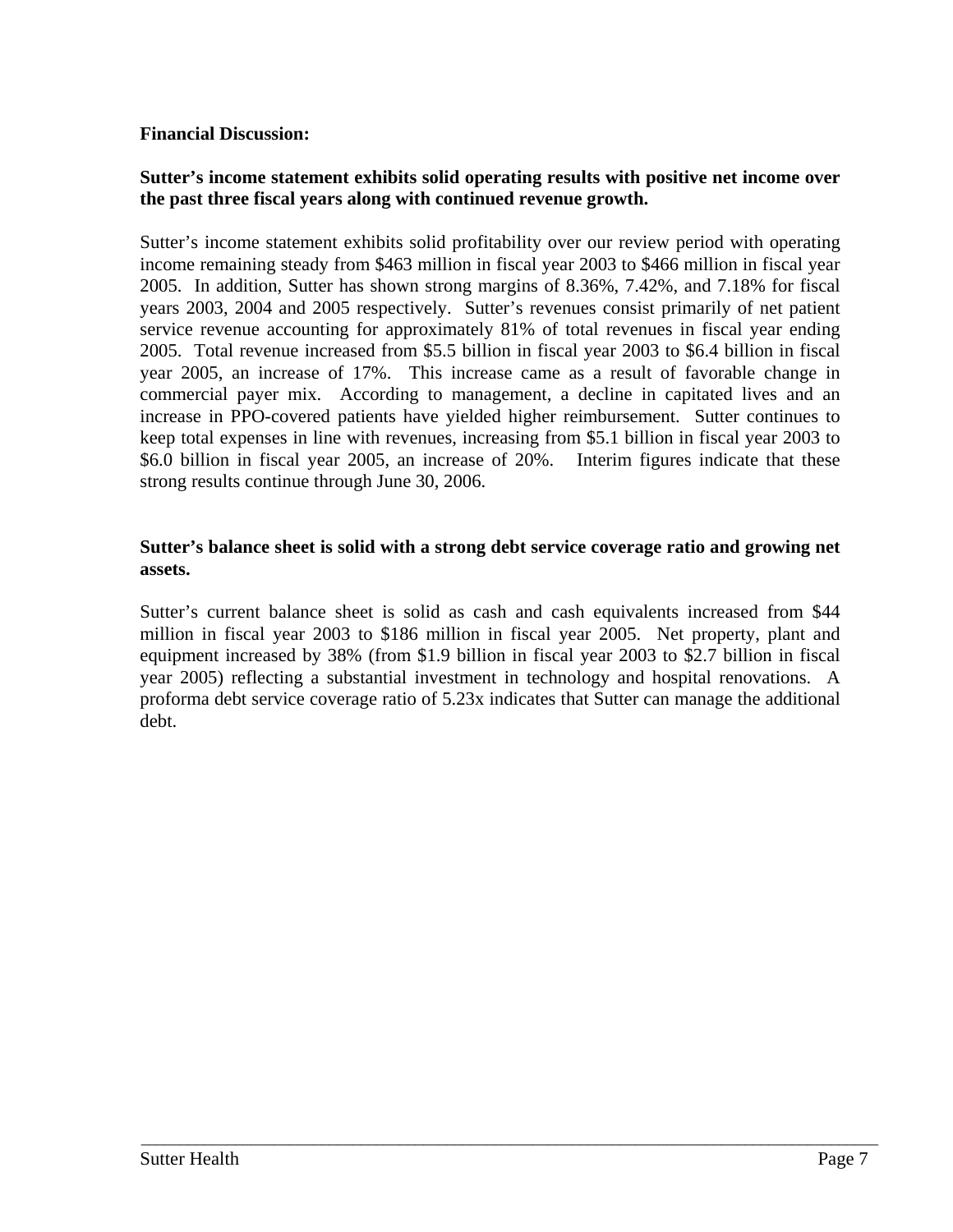# **III. BACKGROUND:**

Sutter Health (Sutter Health), a California non-profit public benefit corporation, is the "parent" of the Sutter Health system (comprised of Sutter Health and its affiliated health care organizations) (the "System"), which operates primarily in Northern California. The System provides a broad range of health care services, including acute, sub-acute, long-term, home health and outpatient care, as well as physician delivery systems. These services are provided through an integrated health care delivery system that has the ability to deliver a full range of health care products and services to the communities it serves.

Sutter Health's affiliated physician organizations, hospitals, home care and other programs provide many services to those in need of care, regardless of their ability to pay. The System's community benefit activities include providing care for which the System was not paid or was underpaid and the unpaid costs of providing health screenings, free clinics and other health-related services, educating the community with various seminars and performing medical research.

The System currently includes the following health care facilities and providers:

- Twenty-seven acute care hospital facilities (two of which are acute care psychiatric hospitals), represent 25 licenses and three skilled nursing facilities (including one freestanding facility) with a total of 5,037 licensed acute care bed and 787 licensed skilled nursing beds
- Seven nonprofit medical foundations with approximately 1,452 full time equivalent physicians
- Nine home health care providers
- One wholly-owned management service organization providing support to medical groups and five aligned independent practice associations.

The Obligated Group is the central financing vehicle and the basis of the underlying credit rating for the System. The Obligated Group includes 28 non-profit corporations that either own or lease and operate 27 acute care hospital facilities as well as seven nonprofit medical foundations.

Most of the System's affiliated health care organizations are located within one of five service areas, with the remaining affiliated health care organizations operating as "Freestanding Affiliates." This structure permits each affiliated health care organization to provide health care services that are responsive to local needs and issues, while preserving the benefits of a large integrated health care provider and implementing the System's strategic objectives. Each service area, as well as each Freestanding Affiliate, is organized to coordinate the activities of acute and non-acute care operations, physician delivery systems and other activities. The Freestanding Affiliates provide services to Sonoma, Lake, Amador, Del Norte, Curry (Oregon), Yuba and Sutter Counties and the State of Hawaii. The System's five main service areas include: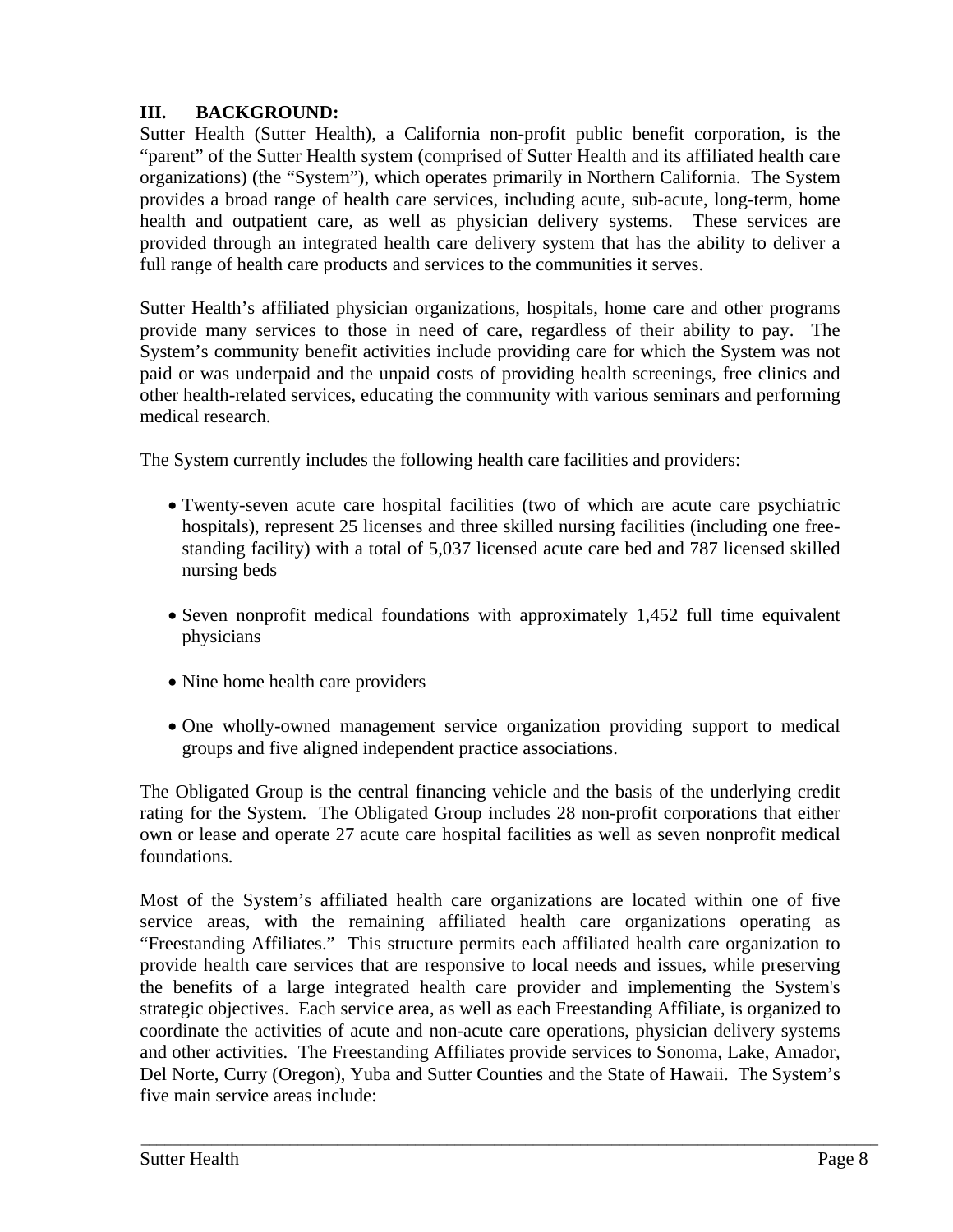**Peninsula Coastal Service Area:** San Mateo, Santa Clara and Santa Cruz Counties **East Bay Service Area:** Solano, Contra Costa and Alameda Counties **West Bay Service Area:** City and County of San Francisco; Marin County **Sacramento Sierra Region:** Sacramento, Yolo, Placer, Nevada and El Dorado **Counties** 

**Central Valley Area:** Stanislaus, Merced and San Joaquin Counties

The Obligated Group Members are currently as follows:

Sutter Health Alta Bates Summit Medical Center Berkeley Long-Term Care Company California Pacific Medical Center Eden Medical Center Marin Community Health Marin General Hospital Marin Home Care, Inc. Memorial Hospitals Association Memorial Hospital Los Banos Mills-Peninsula Health Services Novato Community Hospital Palo Alto Medical Foundation for Health Care, Research and Education Sutter Amador Hospital Sutter Coast Hospital Sutter Delta Medical Center Sutter Gould Medical Foundation Sutter Health Sacramento Sierra Region Sutter Lakeside Hospital Sutter Maternity and Surgery Center of Santa Cruz Sutter Medical Center of Santa Rosa Sutter Merced Medical Center Sutter Solano Medical Center Sutter Tracy Community Hospital Sutter Visiting Nurse Association and Hospice St. Luke's Hospital Sutter North Medical Foundation Sutter Medical Foundation

**Service Area and Competition:** Sutter is California's second largest health system with 27 acute care hospitals (5,037 licensed beds), three skilled nursing facilities, seven nonprofit medical foundations (1,452 full time equivalent physicians), and other related entities. Sutter's key markets in San Francisco, East Bay, Sacramento, and Marin County are highly competitive, with Kaiser and Catholic Healthcare West as the primary competition.

**Licenses and Contracts:** All Sutter Health affiliated hospitals are licensed by the Department of Health Services. Sutter Health's Obligated Group members participate in the Medicare and the Medi-Cal program and provide a full range of services to Medicare and Medi-Cal patients.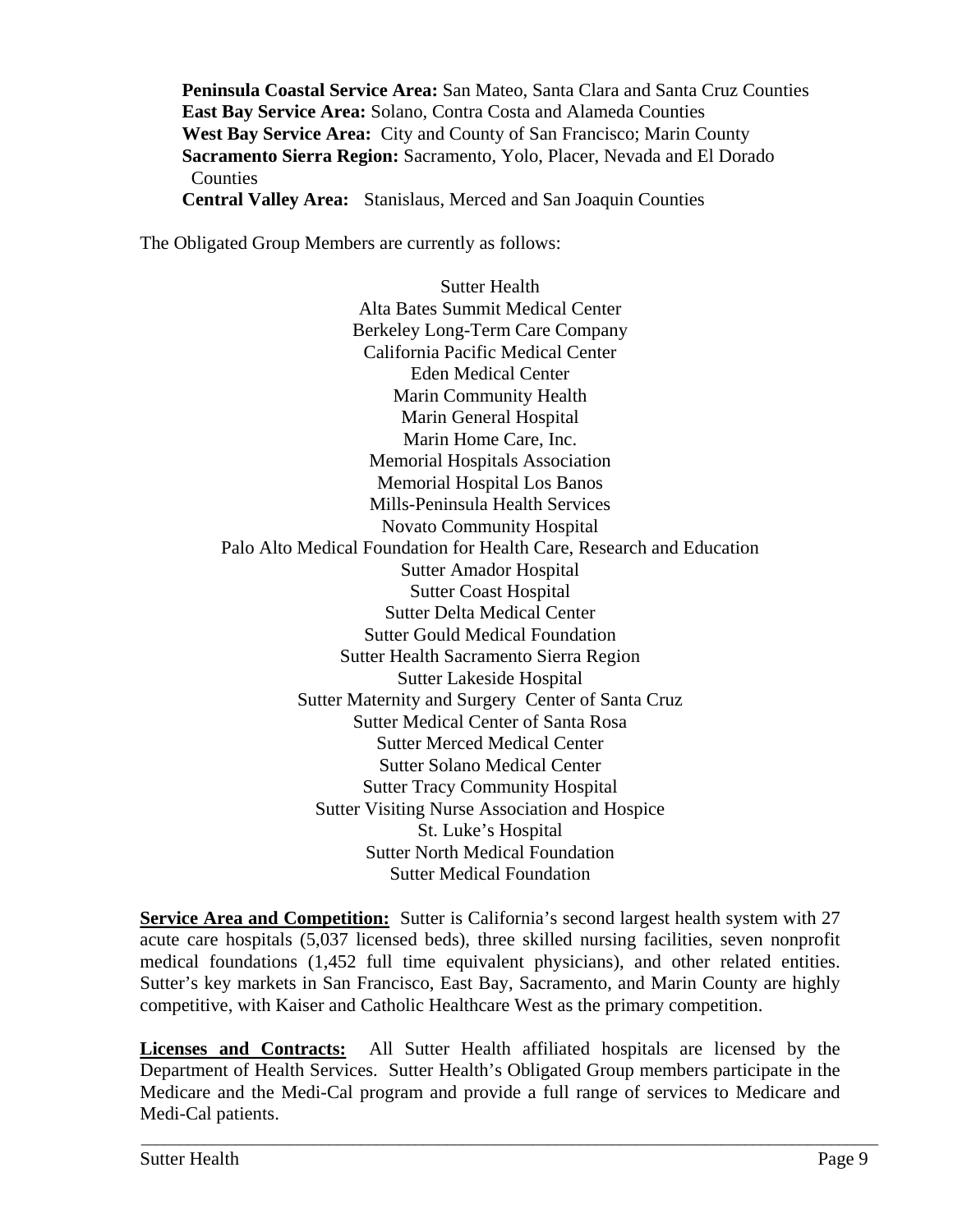# **IV. UTILIZATION STATISTICS:**

#### **Obligated Group**

|                              | Six Months Ended |           |                         |           |
|------------------------------|------------------|-----------|-------------------------|-----------|
|                              | June 30,         |           | Year Ended December 31, |           |
|                              | 2006             | 2005      | 2004                    | 2003      |
| <b>Current Licensed Beds</b> | 4,941            | 5,147     | 5,107                   | 5,007     |
| Beds in Service              | 4,519            | 4,521     | 4,528                   | 4,422     |
| <b>Admissions</b>            | 113,357          | 227,634   | 231,918                 | 228,351   |
| <b>Patient Days</b>          | 563,765          | 1,091,808 | 1,089,540               | 1,063,937 |
| Average Length of Stay       | 5.0              | 4.8       | 4.7                     | 4.7       |
| % Occupancy Based            |                  |           |                         |           |
| on Beds in Service           | 68.9%            | 66.2%     | 65.7%                   | 65.9%     |
| <b>Emergency Room Visits</b> | 387,861          | 761,681   | 721,731                 | 714,476   |

#### **V. SECTION 15438.5 OF THE ACT (Savings Pass Through):**

It is the intent of the Legislature in enacting this part to provide financing only to health facilities that can demonstrate the financial feasibility of their projects. It is further the intent of the Legislature that all or part of any savings experienced by a participating health institution, as a result of that tax-exempt revenue bond funding, be passed on to the consuming public through lower charges or containment of the rate of increase in hospital rates. Pursuant to the Attorney General's advice letter dated November 17, 2005, the "savings pass through" language is a directive (legislative goal) to CHFFA.

Sutter has provided a description of its savings pass through in **Exhibit A** 

### **VI. SECTION 15459.1 OF THE ACT (Community Service Requirement):**

As a condition of the issuance of revenue bonds, whether by the Authority or any local agency, each borrower shall give reasonable assurance to the Authority that the services of the health facility will be made available to all persons residing or employed in the area served by the facility. As part of this assurance, borrowers shall agree to a number of actions, including (a) to advise each person seeking services at the borrower's facility as to the person's potential eligibility for Medi-Cal and Medicare benefits or benefits from other governmental third-party payers, and (b) to post notices in appropriate areas within the facility regarding services being available to all in the service area. This agreement is a standard "Certification and Agreement Regarding Community Service Obligation".

Sutter has executed this certification and indicated whether Medi-Cal and Medicare patients are accepted. A copy of the certification is provided as **Exhibit B.**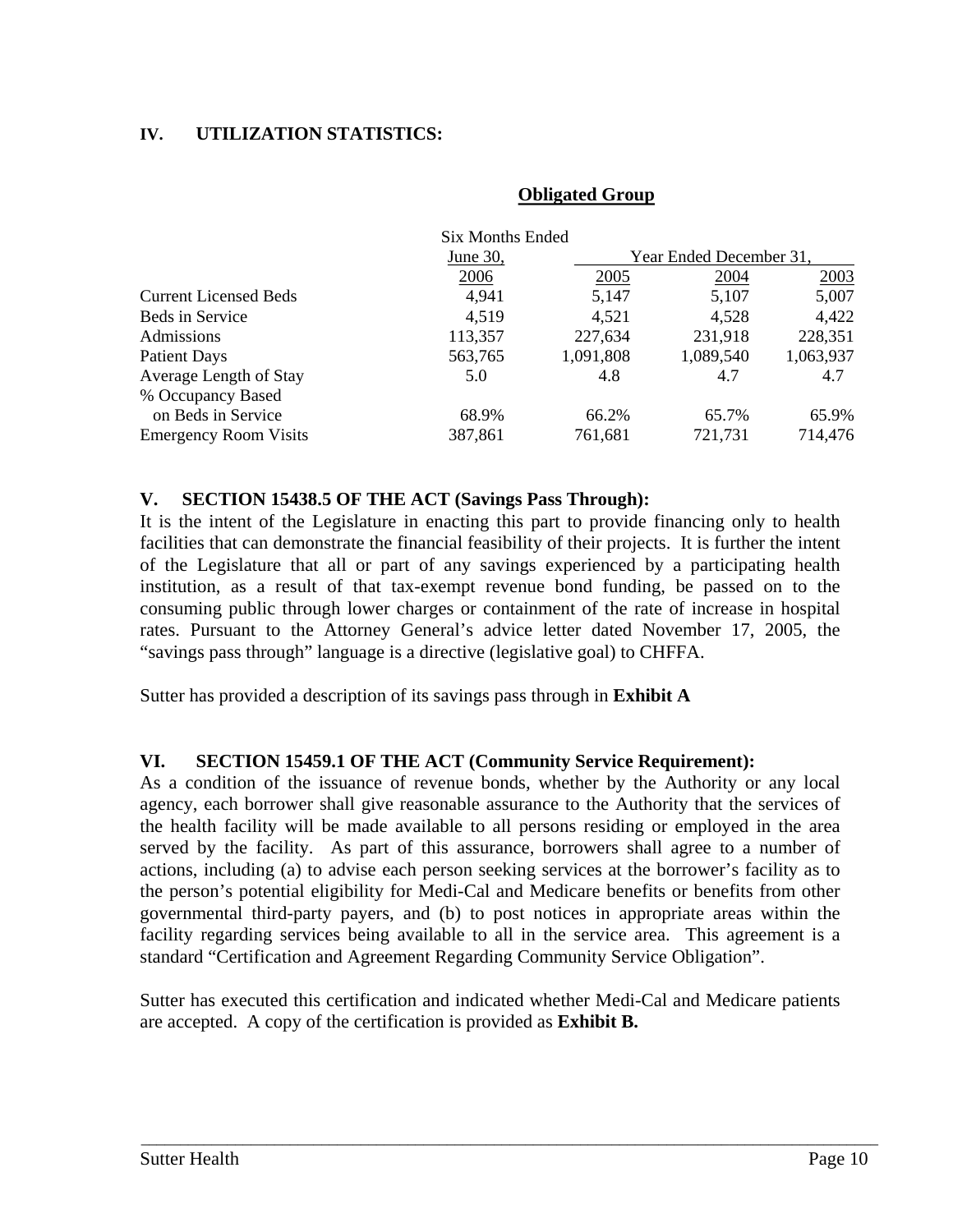# **VII. COMPLIANCE WITH SEISMIC REGULATIONS:**

SB 1953 (Chapter 740, 1994) requires that all acute care hospitals in California meet specific seismic safety standards by 2008 and 2030.

Sutter has provided a description of its seismic requirements. See **Exhibit C.** 

### **VIII. OUTSTANDING DEBT:**

As of December 31, 2005, Sutter Health's long-term debt totaled \$1.6 billion, of which over \$593 million (37%) was comprised of debt issued through this Authority. Following this proposed financing, Sutter Health's total debt will equal approximately \$2.4 billion, with the amount of Authority debt increasing to over \$1.4 billion (58% of Sutter Health's total debt).

#### **Sutter Health Obligated Group**

|                                       |                     | Amount             | <b>Estimated Amount</b>           |
|---------------------------------------|---------------------|--------------------|-----------------------------------|
|                                       | Original            | <b>Outstanding</b> | <b>Outstanding After</b>          |
| <b>Bond Issue Name</b>                | <b>Issue Amount</b> |                    | as of 12/31/05*Proposed Financing |
| <b>Existing Authority Debt</b>        |                     |                    |                                   |
| Memorial Hospitals Assn.,             |                     |                    |                                   |
| Series 1982                           | \$<br>4,350,000     | \$<br>4,350,000    | \$<br>4,350,000                   |
| <b>Adventist-Sutter Pool</b>          |                     |                    |                                   |
| Series 1991A&B                        | 31,383,000          | 31,383,000         | $-0-$                             |
| Sutter/CHS, Series 1996A              | 51,500,000          | 34,220,000         | $-0-$                             |
| Sutter/CHS, Series 1996B              | 42,500,000          | 30,100,000         | $-0-$                             |
| Summit Medical Ctr, Series 1996A      | 75,920,000          | 45,750,000         | $-0-$                             |
| Sutter Health, Series 1997A           | 37,805,000          | 11,215,000         | 11,215,000                        |
| Sutter Health, Series 1997C           | 88,660,000          | 70,585,000         | 70,585,000                        |
| Sutter Health, Series 1998A           | 175,000,000         | 175,000,000        | 175,000,000                       |
| Sutter Health, Series 1999A           | 138,000,000         | 138,000,000        | 138,000,000                       |
| Sutter Health, Series 2000A           | 52,000,000          | 52,000,000         | 52,000,000                        |
|                                       |                     | \$592,603,000      | \$451,150,000                     |
| Other Debt                            |                     |                    |                                   |
| <b>CSCDA Hospital Revenue Bonds</b>   |                     |                    |                                   |
| Certificates of Participation,        |                     | \$1,017,023,000    | \$976,523,000                     |
| City of Modesto                       |                     |                    |                                   |
| <b>Hospital Revenue Bonds</b>         |                     | 19,845,000         | 19,845,000                        |
| Other long-term obligations           |                     | 9,870,000          | 9,870,000                         |
| Original issue discount**             |                     | (7,566,000)        | (7,566,000)                       |
|                                       |                     | \$1,039,172,000    | \$998,672,000                     |
| <b>Proposed Authority Debt</b>        |                     |                    |                                   |
| Sutter Health, Series 2007 (Proposed) |                     |                    | 958,000,000                       |
|                                       |                     | \$1,631,775,000.   | \$2,407,822,000                   |
| *Includes current portion.            |                     |                    |                                   |

\*\*Original issue discount amounts, totaling \$7.6 million, are applicable to various bond issuances above.